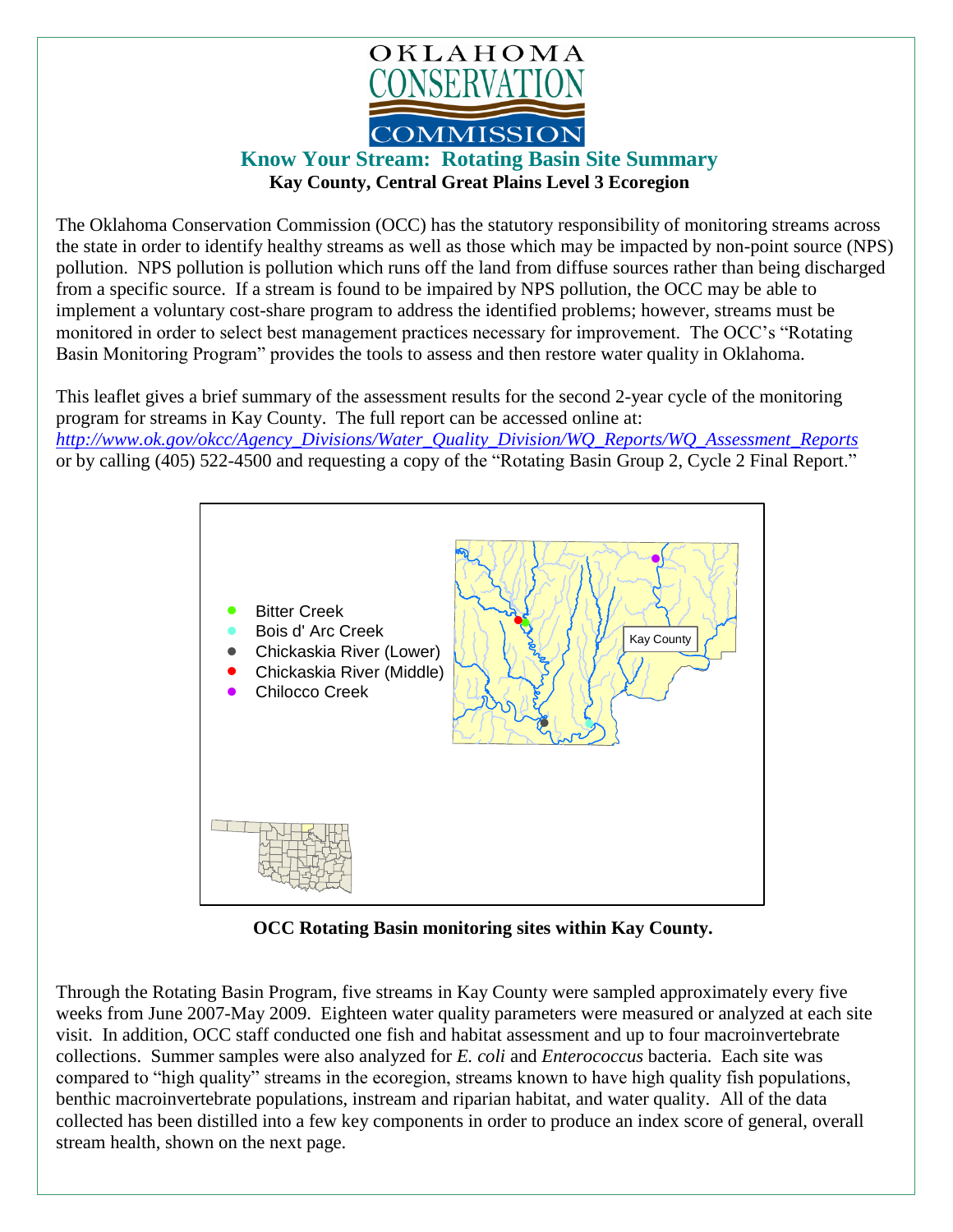**Summary of general stream health as determined by comparison to high quality streams in the Central Great Plains ecoregion and by assessment using Oklahoma State Water Quality Standards***†***.**

| moderate<br>good<br>poor                                   | <b>Moderate</b>                    |                                              |                                 |                                              |                               |
|------------------------------------------------------------|------------------------------------|----------------------------------------------|---------------------------------|----------------------------------------------|-------------------------------|
|                                                            | <b>Bois d'Arc</b><br><b>Creek</b>  | <b>Chickaskia</b><br><b>River</b><br>(Upper) | <b>Chilocco</b><br><b>Creek</b> | <b>Chickaskia</b><br><b>River</b><br>(Lower) | <b>Bitter</b><br><b>Creek</b> |
| <b>Overall Stream Health</b>                               | 43                                 | 33                                           | 33                              | 31                                           | 31                            |
| Phosphorus                                                 | 5                                  | 5                                            | 5                               | 5                                            | 5                             |
| Nitrogen                                                   | 5                                  | 5                                            | 5                               | 5                                            | 5                             |
| Ammonia                                                    | 5                                  | 5                                            | 5 <sup>5</sup>                  | 5                                            | 5                             |
| Dissolved Oxygen                                           | 5                                  | 5                                            | 5                               | 5                                            | 5                             |
| pH                                                         | 5                                  | 5                                            | 5                               | 5                                            | 5                             |
| Turbidity                                                  | 5                                  | $-5$                                         | $-5$                            | $-5$                                         | 5                             |
| Salts (chloride, sulfate, TDS)                             | 5                                  | 5                                            | 5                               | 5                                            | $-5$                          |
| Fish                                                       | 5                                  | 5                                            | 3                               | 5                                            | $\overline{3}$                |
| Macroinvertebrates                                         | 3                                  | 3                                            | 5                               |                                              | $\overline{3}$                |
| Instream/Riparian Habitat                                  | 5                                  | 5                                            | 5                               | 5                                            | $\overline{5}$                |
| Bacteria                                                   | $-5$                               | $-5$                                         | $-5$                            | $-5$                                         | $-5$                          |
|                                                            | Scale of 1-5 with 5 being the best |                                              |                                 |                                              |                               |
| KEY:<br>1=significantly different than high quality sites; |                                    |                                              |                                 |                                              |                               |
| 3=not as good as high quality sites but not impaired       |                                    |                                              |                                 |                                              |                               |
| 5=equal to or better than high quality sites in the area   |                                    |                                              |                                 |                                              |                               |
| -5=Impaired by state standards                             |                                    |                                              |                                 |                                              |                               |

## **Note: Most streams in Oklahoma are impaired by at least one type of bacteria.**

**Bois d'Arc Creek (OK621000-03-0010C):** This stream is impaired by state standards for elevated bacteria levels. The macroinvertebrate community was of slightly lower quality compared to high quality streams in the ecoregion.

**Chickaskia River (Upper) (OK621100-00-0010M):** This stream is listed as impaired by state standards for elevated turbidity and bacteria levels. The macroinvertebrate community was of slightly lower quality relative to high quality sites.

**Chilocco Creek (OK621210-00-0270C):** This stream is listed as impaired by state standards for elevated turbidity and bacteria levels. The fish community was of slightly lower quality relative to high quality sites.

**Chickaskia River (Lower) (OK621100-00-0010B):** This stream is listed as impaired by state standards for elevated turbidity and bacteria levels. The macroinvertebrate community was of significantly lower quality relative to high quality sites.

**Bitter Creek (621100-00-0100G):** This stream is impaired by state standards for elevated salts and bacteria levels. The fish and macroinvertebrate communities were of slightly lower quality when compared to high quality sites.

*† The use of Oklahoma Water Quality Standards to assess streams and the 2010 results are described in the DEQ's 2010 Integrated Report, accessible online at: http://www.deq.state.ok.us/wqdnew/305b\_303d/2010\_integrated\_report\_entire\_document.pdf*